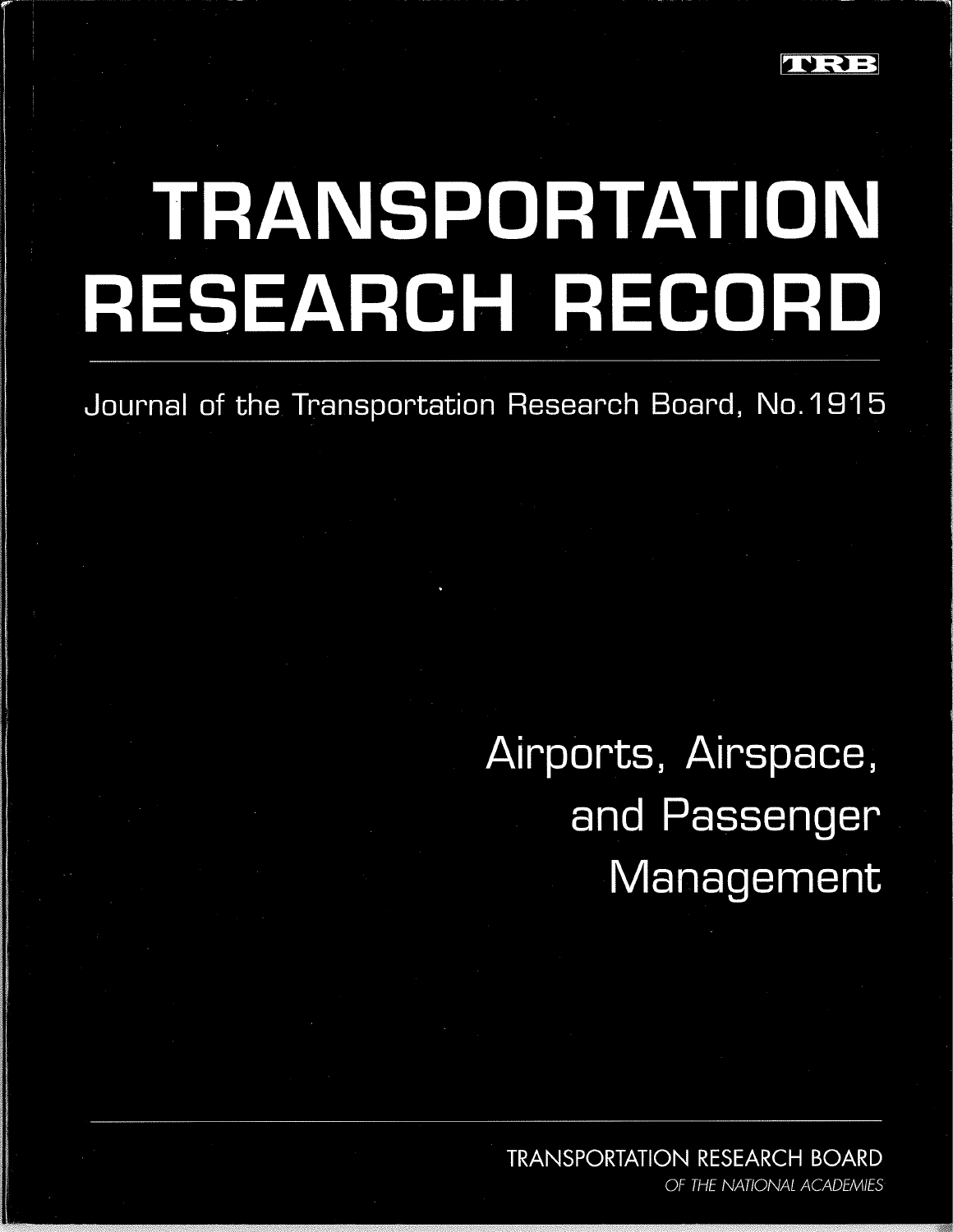The application of a mixed logit approach using stated-preference survey data to the development of itinerary choice models is described. The models include the effects on itinerary choices of airline, airport, aircraft type, fare, access time, flight time, scheduled arrival time, and on-time per' formance. The empirical results demonstrate the importance of explicitly accounting for traveler preference heterogeneities by using segmentation by trip purpose, interaction effects involving frequent flier status, and random parameter specifications. Explicitly including preference heterogeneity by using the mixed logit specification results in significant statistical improvements and important coeflicient differences as compared with using a standard fixed-parameter logit model. The calculated marginal rates of substitution show the relative importance that travelers assign to key service variations among itineraries. All service features that were included in the modet had significant values to travelers, and fhe values were affected, as would be expected, by the traveler's frequent flier status. Atthough current reservation and ticketing services provide information to prospective travelers on most of these itinerary features, most services do not report on-time performance, which, however, can be an important selection criterion for travelers.

Thomas Adler, C, Stacey Falzarano, and Gnegony Spitz

Since 2000, the authors have conducted an annual survey of U.S. domestic air travelers. The survey covers travelers' perceptions of reservation and ticketing services, airports, airlines, and equipment. It includes an adaptive conjoint exercise addressing in-flight amenities such as seating, food, and entertainment and a set of stated-preference experiments dealing with choices among alternative air travel itineraries. A set of itinerary choice models is described here that were developed by using these survey data.

### **APPROACH**

Several previous research efforts have modeled the choice among alternative travel itineraries by using aggregate itinerary share data.

The U.S. domestic air travel market has changed in many ways over the past several years. One important change has been an increase in the range of options available to travelers in many markets. Lowfare airlines provide options with trade-offs that in many cases involve use of more-remote airports, more-circuitous routings, and additional transfers. However, some of the low-fare carriers, such as Southwest Airlines, have chosen those more-remote airports in part to avoid the congestion in primary airports and thus increase their on-time performance. These additional options create a rich mix of choices for travelers in many markets.

The research described in this paper also uses revealed- and stated-preference survey data from individual travelers but differs in two important respects from past studies. First, the stated-preference experiments were customized for each traveler by using heuristics programmed into the survey software so that they represented realistic alternatives for one of the respondent's recent trips. Each of the statedpreference exercises asked respondents to select among the actual travel itinerary and two such constructed alternatives. The survey asked respondents to consider the actual circumstances of the trip that was made in choosing among the altematives, and thus the responses reflect situation-dependent preferences and constraints. The second important difference from previous studies is that the analyses of the survey data included explicit modeling of heterogeneity among individual travelers, notjust among aggregate traveler segments. Random parameter (mixed) logit was used to estimate the coefficients of itinerary choice models. This approach removes potential bias from the estimates of average service trade-off levels and provides additional insight into the degree of variation that exists in key service preferences across the traveler population.

The survey that collected the revealed-preference data and statedpreference exercises is an annual Intemet-based U.S. domestic air travel survey that is conducted by the authors. The survey is administered to a sample of approximately 600 individuals who have made paid domestic air trips within the past year. The survey questionnaire collects detailed information on the most recent of these trips, including the trip purpose, desired arrival time, reservation and ticketing service, airports used for the trip, airline, aircraft type, and details of

One of the most recent of these, undertaken by researchers at United Airlines and Northwestern University (1), compares multinomial logit and several forms of generalized extreme value models that are structured by time of departure, airline, and class of service. Because of the limitations of aggregate itinerary share data, the independent variables are limited to general characterizations of level of service (number of connections), connection quality, overall airline fare ratios, aircraft type, and time of day. Although these variables are useful for general airline sewice planning, they do not provide information about all of the basic behavioral trade-offs that air travelers make when choosing among altemative itineraries. In addition, the aggregate data do not include characteristics of the individual travelers or of the trip purposes that likely affect the itinerary choices.

Other studies have used survey data taken from individual travelers to estimate trade-offs among itinerary service elements. One such study used a set of stated-preference experiments for a hypothetical trip to estimate the effects of fare, carrier, fare class restrictions, flight timing, frequent flier status, and other variables on itinerary choices (2). A Swedish study used both revealed-preference (actual flight choices) and stated-preference data for a hypothetical trip (price, service level, departure time, and booking restrictions) to estimate service trade-offs  $(3)$ .

a set that respondents rank (assuming equal price) in advance of the stated-preference exercises. The respondent sees only the airline name in the scenario descriptions, but both the actual airline and its initial preference rank are included in the resulting data set. In these exercises, the airline company serves as a proxy for service quality elements. sonable and from self-identified other airports. Respondents rank these airports (not considering access time) in advance of the statedpreference exercises. The respondent sees only the airport name in the scenario descriptions, but both the actual airport and its initial preference rank are included in the resulting data set. In these exer-

o Aircraft type. Aircraft are identified by four general categories: propeller/propjet, regional jet (100 seats or fewer), standard jet (single aisle), and wide-body (two aisles). • On-time performance. On-time performance levels varying from 50% to 99% are assigned to the stated-preference alternative; for the chosen flight, the respondent indicates whether it was on time. These attributes represent the set of information that is available to travelers when they compare itineraries either through a travel agent or (more commonly) online and as such represent a reasonable set of variables to use in modeling individual itinerary choices. Most online reservation services show all of these items with the exception The survey sample consists of individuals with a median household income of \$75,000 whose median air travel frequency is approximately monthly. Just over 10% of the sample are mid- or top-level elite members of at least one frequent flier program, in which membership was reported for each airline in five categories: not a member, basic member, first-level elite (typically 25,000 mi/year), secondleve1 elite (typically 50,000 mi/year), and top-level elite (typically 100,000+ mi/year). Respondents were asked to describe their most recent qualifying air trip. For over 80%, this was a trip made within the most recent 6 months. About  $43\%$  of the trips were for business and the remaining 57% were split among vacation (19%), visiting

the chosen itinerary. In addition to information about the choices that were made, respondents are asked to indicate levels of satisfaction with, and preferences among, alternative ticketing, airport, and airline altematives. Two types of stated-preference exercises are included; one covers basic service elements that a¡e assumed to directly affect itinerary choices and the second covers in-flight amenities. A database of locations of all airports with scheduled commercial service The stated-preference experiments are constructed by using the of on-time performance; some online sites have provided on-time performance estimates but most currently do not, even though those data are available. Although fare class should arguably be included as either a choice attribute or choice dimension, in fact the majority of domestic first-class itineraries are currently flown as free or lowcost upgrades to frequent fliers and many airlines and routes do not provide two-class service. In addition to service variables, it is likely that individual characteristics and trip context significantly affect itinerary choices. An obvious, measurable context variable is trip purpose; business travelers are likely less sensitive to fares and more sensitive to travel times than are nonbusiness travelers. Travelers' incomes, travel frequencies, and frequent flier membership likely have similar effects. In addition, across travelers and even for a given traveler across different trip contexts, there is likely considerable variation in sensitivities to itinerary attributes due to less easily measured context differences. As for many other choice situations, these variations are likely important, and failure to consider them could result in biased estimates of the attribute effects.

• Connections. Nonstop and one- and two-connection alternatives ¡ Fares. Fares are varied around the level that the respondent paid . Schedule time difference. Respondents identify their desired As noted earlier, the survey sample consists of approximately 600 individuals who had made a paid U.S. domestic air trip within the past year. The 600 completed surveys were derived from an initial sample of approximately 1,000 randomly selected qualified travelers. Respondents were compensated for completing the 30- to 45-min online interview.

is used to identify possible airport altematives for the flight, and respondents are asked to indicate which among those they would consider. Finally, the questionnaire collects detailed information about the traveler including basic demographic information, air travel frequency, and membership levels in frequent flier programs. Details of the survey design and overall findings from the study are contained in the annual project report (4). recent past trip as a base altemative, and a synthesized "realistic" altemative is developed by using information about the base trip. The following attributes are included in the stated-preference exercises and varied using a fractional factorial experimental design.

• Airline. Alternative airlines are chosen for inclusion from among • Airport. As with airlines, airports are chosen for inclusion from among a set that are identified both from the airport database as reacises, the airport serves as a proxy for airport service quality elements beyond access time. o Access and egress times. Access and egress times for the given For this study, a mixed logit model form was used to identify and account for variations in individual and context preferences across the sample. Mixed logit models relax the assumption that all individuals in a given segment have identical preferences, which is assumed in other forms such as the widely used multinomial logit model. Each coefficient in a mixed logit model can be specified as fixed (assumed constant across the segment) or randomly varying with a given distribution. The distribution can be specified as, for example, uniform, triangular, normal, or lognormal, and simulation methods are used to estimate parameters of the distributions (e.g., the mean and standard deviation for a normal distribution or the mean and range for a uniform distribution). Mixed logit models have been used for a wide range of choice contexts and have important advantages in this type of application [see, for example, the paper by Hensher and Greene (5)]. For this application as with many other similar applications, identification of both systematic differences in preferences and levels of heterogeneity among consumers is useful in modeling the choice process. In addition, it is important to explicitly account for correlations among the stated-preference experiments.

airports are computed on the basis of airport locations and respondentsupplied trip end locations and are presented for each scenario.

. Flight times. The total departure-to-arrival-gate times (including connection times) are computed and varied in ways to ensure that the presented times are realistic for the given itinerary.

are selectively created as appropriate to each airport pair. for the chosen flight.

arrival time, and a time representing the difference between that time and the itinerary's arrival time is presented.

### SURVEY SAMPLE

### Traveler and Trip Gharacteristics

Resource Systems Group, 55 Railroad Row, White River Junction, VT 05001.

Transportation Besearch Becord: Journal of the Transportation Besearch Board' No. 1915, Transportation Research Board of the National Academies, Washington, D.C., 2005, pp. 20-26.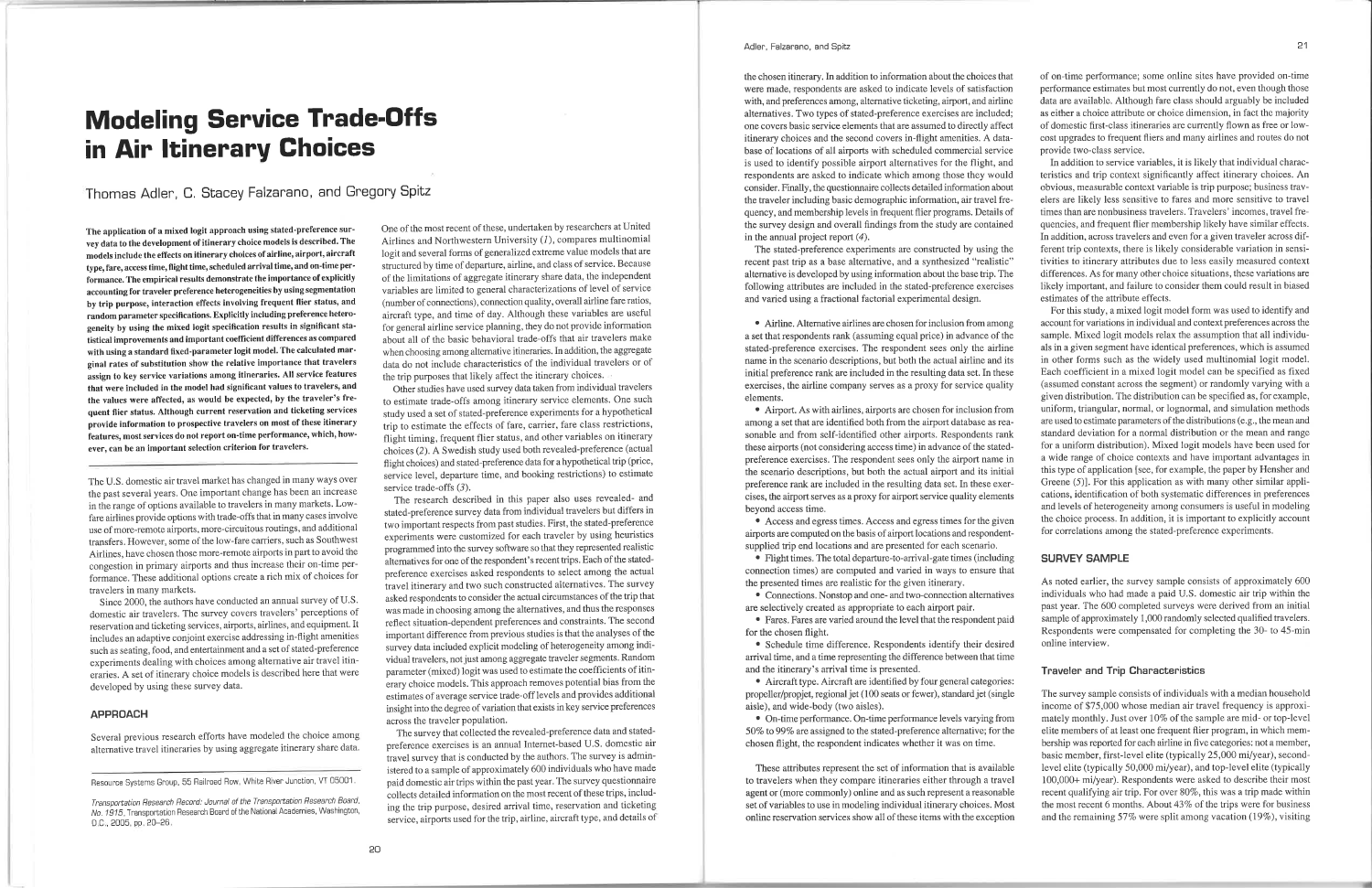friends and relatives (35%), and other purposes (3%). The median travel time to the originating airport was about 45 min, but  $11\%$ reported traveling more than 2 h to the airport. The median amount of time spent waiting at the airport before the flight was between 1 and <sup>1</sup>% h. These times are almost identical to the averages from the authors' pre-9lll surveys, indicating that additional security is not significantly affecting wait times  $(6)$ . The median travel time between originating and destination airports was about  $3\frac{1}{2}$  h. More than 30% of the reported air trips had at least one connection or stop. Only 10% of the itineraries had significant flight delays.

### **Reservations and Ticketing**

There have been dramatic shifts in the ways in which travelers obtain flight information and make reservations, which potentially affect the amount and type of information that ravelers have available and use in making their itinerary choices. Reductions in travel agent commissions have resulted in agencies' charging for many reservations and ticketing services. At the same time, Intemet-based services, both airline-based and independent, have improved and expanded to offer many travel services that were previously available only through agents. The survey includes several questions dealing with reservations and ticketing.

### Choice of Ticketing Locations

travelers are more likely to use airlines' websites for ticketing, presumably benefiting from the frequent flier bonuses that are commonly available at the airline sites. Those who purchase directly from the airlines (over the phone or at ticket counters) are a somewhat more mixed group, including travelers who fly infrequently and those who pay personally for their travel. Airline and independent websites attract a disproportionate fraction of frequent fliers who are at elite levels of one or more programs.

Although the survey sample is dominated by those who have Intemet access, only 60% reported acquiring their most recent ticket from an online source, as shown in Figure 1. This percentage, however, is a significant increase from the  $33\%$  reported in the authors' 2000 survey and the 40% in 2001 and represents an acceleration of the trend that began in the late 1990s. Most of the increase from 2001 to 2002 has been on airlines' websites and virtually all comes at the expense of travel agent ticketing and telephone or in-person purchases from the airlines. Of the tickets purchased through travel agencies, almost  $60\%$ are from local agents and another 20% are from local agencies that are affiliated with a national agency. Among the web-based sites, the share of tickets bought through Orbitz increased significantly at the expense of Travelocity and numerous other smaller sites.

The profiles of travelers using each of the ticketing options vary somewhat. Travel agents and other purchase locations (predominantly corporate travel offices) are used more often by business travelers, who are reimbursed for their travel. However, the most frequent

### MODEL ESTIMATION

| Service Variables              | Coefficient | T-Stat  |
|--------------------------------|-------------|---------|
| Constant (actual itinerary)    | 0.117       | 1.5     |
| Propeller                      | 0           | N/A     |
| Regional jet                   | 0.276       | 2.3     |
| Standard jet                   | 0.512       | 4.3     |
| Wide-body                      | 0.972       | 6.4     |
| Airline ranked first           | 0.578       | 6.7     |
| Airline ranked second          | 0.265       | 2.8     |
| Airline ranked third           | 0.278       | 2.6     |
| Airline ranked lowest          | $\theta$    | N/A     |
| Airport ranked first           | 1.17        | 9.8     |
| Airport ranked second          | 0.738       | 5.9     |
| Airport ranked third           | 0.454       | 3.3     |
| Airport ranked lowest          | $\Omega$    | N/A     |
| One-way fare $(\$)$            | $-0.0125$   | $-22.7$ |
| Flight time (min)              | $-0.00734$  | $-11.0$ |
| Access-egress time (min)       | $-0.00422$  | $-5.7$  |
| On-time performance $(\%)$     | 0.00709     | 5.3     |
| # of connections               | $-0.303$    | $-4.8$  |
| Schedule time difference (min) | $-0.00126$  | $-3.5$  |

TABLE 2 Estimation Results: Nonbusiness Travel Logit Model

 $N/A$  = not applicable.  $N/A$  = not applicable.

Fixed and random parameter (mixed) logit models were estimated with the stated-preference data from the survey sample. Several econometric software packages currently support simulation-based estimation of these models; for this work, the LIMDEP NLOGIT package was used. All models were adapted to account for correlation across the stated-preference experiments for each individual, reflecting the fact that the responses to multiple experiments from a single respondent are likely not independent. The initial models were estimated by using both Halton sequences and less-efficient pseudo-random draws, with no systematic differences observed, and so Halton sequences were used for the remainder of the model estimation work (7). Posterior estimates of person-specific utility functions were also calculated to examine the distribution of values across the sample.

Because of the large statistically significant differences in coefficient values between business and nonbusiness travelers, the sample was segmented into those two trip purposes. Within each trip purpose, a variety ofrandom parameter specifications and demographic interaction effects were tested. Normal distributions were used for the random parameters for three reasons: (a) they generally resulted in improved log-likelihood values over other distributions,  $(b)$  the simulated distributions did not result in significant incidences of reversed signs for a priori positive or negative coefhcients across the population, and (c) problems were experienced in the estimation of lognormal distributions for the nonnegative parameters of properly transformed variables. (Variables for which nonpositive coefficients were expected were multiplied by  $-1$ , as is required for applying the lognormal distribution to those coefficients.) Problems with estimating parameters of lognormal distributions have been noted by other researchers  $(8)$ . Although random heterogeneity of some degree was observed in most of the parameter estimations , the random parameters were included in the final models only for those variables whose standard deviations were consistently statistically significant across model specifications.

Interactions of mean parameter values were tested with several demographic variables, and the most significant of these effects resulted from an elite frequent flier membership variable defined as those having mid- or top-level membership in the designated airline's frequent flier program. Tables 1 and 2 detail the estimation results from a multinomial logit specification that assumes no heterogeneity, and Tables 3 and 4 show results with heterogeneity modeled using mixed logit.

In Tables 1 and 2, the coefficients and  $T$ -ratios are shown for all tested service variables. In the business segment model without heterogeneity (Table 1), all core service attribute coefficients have intuitively reasonable signs and magnitudes. The utility coefficients of the jet aircraft types are greater than the value for propeller planes but not statistically different at the 95% level. Similarly, the value of the third-ranked airport is not statistically different from that of the lowest-ranked airport. For the nonbusiness model without hetero-



### TABLE 1 Estimetion Results: Business Trevel Logit Model

| Service Variables              | Coefficient    | T-Stat  |
|--------------------------------|----------------|---------|
| Constant (actual itinerary)    | 0.242          | 2.0     |
| Propeller                      | $\theta$       | N/A     |
| Regional jet                   | 0.340          | 1.8     |
| Standard jet                   | 0.176          | 0.9     |
| Wide-body                      | 0.347          | 1.4     |
| Airline ranked first           | 0.734          | 4.8     |
| Airline ranked second          | 0.458          | 2.7     |
| Airline ranked third           | 0.471          | 2.6     |
| Airline ranked lowest          | $\overline{0}$ | N/A     |
| Airport ranked first           | 1.23           | 5.8     |
| Airport ranked second          | 0.503          | 2.3     |
| Airport ranked third           | $-0.243$       | $-0.9$  |
| Airport ranked lowest          | $\theta$       | N/A     |
| One-way fare (\$)              | $-0.00556$     | $-10.9$ |
| Flight time (min)              | $-0.00883$     | $-7.1$  |
| Access-egress time (min)       | $-0.00575$     | $-4.5$  |
| On-time performance (%)        | 0.00806        | 3.7     |
| # of connections               | $-0.368$       | $-3.0$  |
| Schedule time difference (min) | $-0.00200$     | $-2.3$  |

### TABLE 3 Estimetion Hesults: Business Travel Mixed Logit Model

| Service Variables              | Type   | Coefficient | $T-Stat$ | Standard<br>Deviation | T-Stat | Elite Flyer<br>Interaction | T-Stat |
|--------------------------------|--------|-------------|----------|-----------------------|--------|----------------------------|--------|
| Constant (actual itinerary)    | Fixed  | $-0.4163$   | $-4.5$   |                       |        |                            |        |
| Propeller                      | Base   | $\Omega$    | N/A      |                       |        |                            |        |
| Regional jet                   | Fixed  | 0.5078      | 3.9      |                       |        |                            |        |
| Standard jet                   | Fixed  | 0.4077      | 3.0      |                       |        |                            |        |
| Wide-body                      | Fixed  | 0.5808      | 3.6      |                       |        |                            |        |
| Airline ranked first           | Normal | 0.9817      | 8.8      | 0.4786                | 4.3    | 1.9136                     | 4.6    |
| Airline ranked second          | Fixed  | 0.8833      | 7.2      |                       |        |                            |        |
| Airline ranked third           | Fixed  | 0.6636      | 5.2      |                       |        |                            |        |
| Airline ranked lowest          | Base   | $\theta$    | N/A      |                       |        |                            |        |
| Airport ranked first           | Normal | 0.9817      | 8.8      | 0.6783                | 6.4    | 0.2510                     | 0.5    |
| Airport ranked second          | Fixed  | 0.9434      | 6.6      |                       |        |                            |        |
| Airport ranked third           | Fixed  | 0.6353      | 4.0      |                       |        |                            |        |
| Airport ranked lowest          | Base   | $\theta$    | N/A      |                       |        |                            |        |
| One-way fare $(\$)$            | Normal | $-0.0127$   | $-20.4$  | 0.0129                | 17.3   | 0.0129                     | 13.3   |
| Flight time (min)              | Normal | $-0.0136$   | $-14.3$  | 0.0065                | 5.0    | 0.0119                     | 3.4    |
| Access-egress time (min)       | Normal | 0.0108      | $-8.8$   | 0.0171                | 9.3    | 0.0050                     | 1.0    |
| On-time performance $(\%)$     | Normal | 0.0308      | 14.2     | 0.0540                | 17.6   | 0.0176                     | 3.1    |
| # of connections               | Normal | $-0.4540$   | $-4.7$   | 1.5086                | 12.3   | $-0.2359$                  | $-0.7$ |
| Schedule time difference (min) | Normal | $-0.0052$   | $-7.1$   | 0.0094                | 8.4    | $-0.0018$                  | $-0.5$ |

FIGUHE 1 Ticket purchase location.

rho-squared relative to model with only constants = 0.16; 256 individuals; 2,560 stated preference experiments. N/A = not applicable.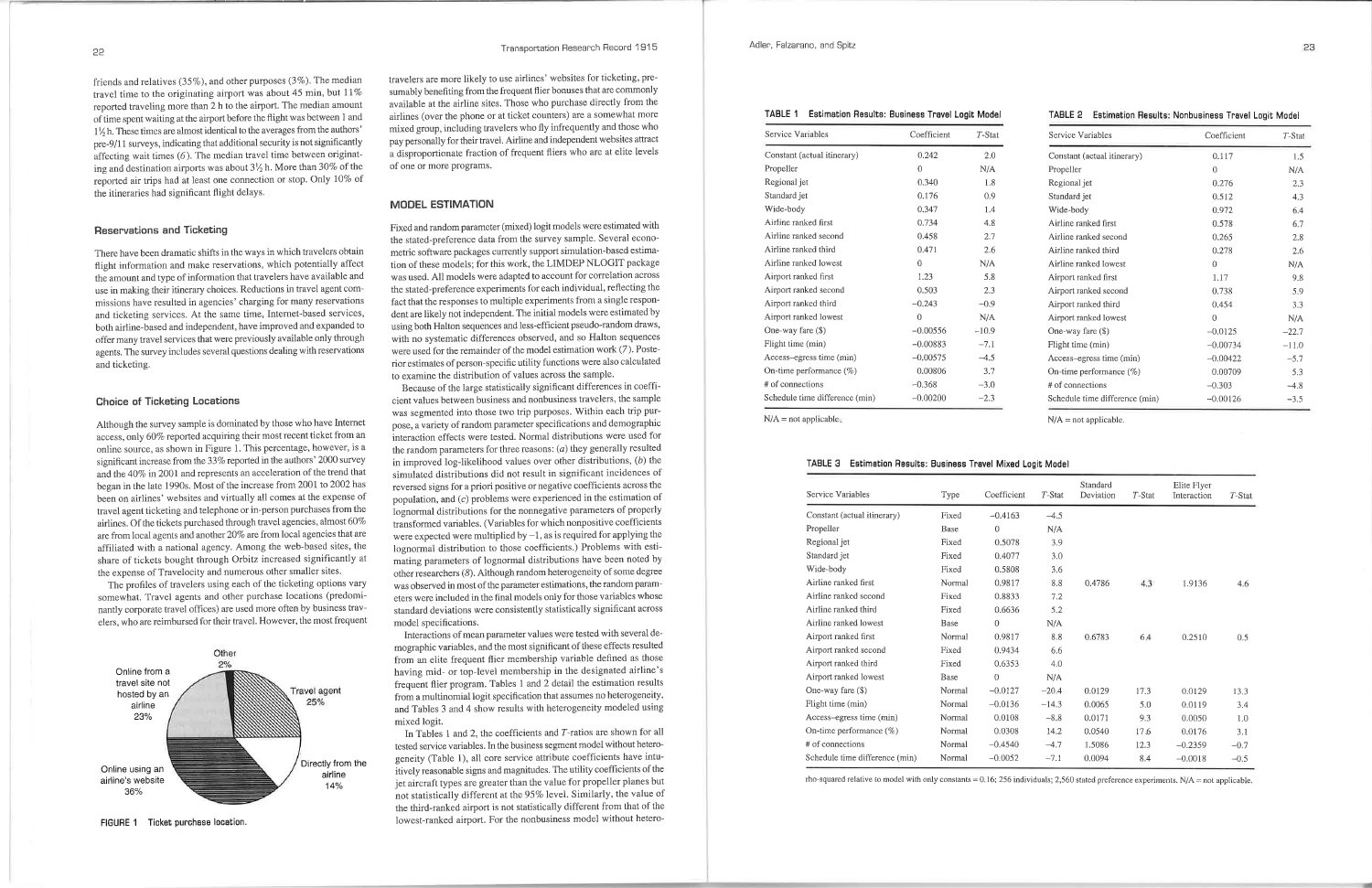# TABLE 4 Estimation Results: Nonbusiness Travel Mixed Logit Model

| Service Variables              | Type        | Coefficient | $T$ -Stat | Standard<br>Deviation | T-Stat | Elite Flyer<br>Interaction | T-Stat |
|--------------------------------|-------------|-------------|-----------|-----------------------|--------|----------------------------|--------|
| Constant (actual itinerary)    | Fixed       | 0.1246      | 2.4       |                       |        |                            |        |
| Propeller                      | <b>Base</b> | $\theta$    | N/A       |                       |        |                            |        |
| Regional jet                   | Fixed       | 0.3818      | 5.2       |                       |        |                            |        |
| Standard jet                   | Fixed       | 0.5734      | 7.6       |                       |        |                            |        |
| Wide-body                      | Fixed       | 1.1987      | 12.0      |                       |        |                            |        |
| Airline ranked first           | Normal      | 0.7526      | 13.2      | 1.0615                | 15.0   | 0.7055                     | 3.8    |
| Airline ranked second          | Fixed       | 0.4123      | 6.8       |                       |        |                            |        |
| Airline ranked third           | Fixed       | 0.3794      | 6.0       |                       |        |                            |        |
| Airline ranked lowest          | Base        | $\Omega$    | N/A       |                       |        |                            |        |
| Airport ranked first           | Normal      | 1.9941      | 22.0      | 1.9978                | 25.0   | $-0.2727$                  | $-1.5$ |
| Airport ranked second          | Fixed       | 1.1529      | 14.1      |                       |        |                            |        |
| Airport ranked third           | Fixed       | 0.8860      | 9.9       |                       |        |                            |        |
| Airport ranked lowest          | Base        | $\Omega$    | N/A       |                       |        |                            |        |
| One-way fare (\$)              | Normal      | $-0.0264$   | $-37.1$   | 0.0239                | 34.1   | 0.0060                     | 7.4    |
| Flight time (min)              | Normal      | $-0.0120$   | $-23.0$   | 0.0054                | 7.9    | 0.0088                     | 4.8    |
| Access-egress time (min)       | Normal      | $-0.0080$   | $-14.3$   | 0.0193                | 22.1   | $-0.0031$                  | $-1.4$ |
| On-time performance (%)        | Normal      | 0.0129      | 12.6      | 0.0218                | 16.6   | $-0.0208$                  | $-6.5$ |
| # of connections               | Normal      | $-0.3628$   | $-8.0$    | 1.1884                | 19.3   | 0.1574                     | 0.9    |
| Schedule time difference (min) | Normal      | $-0.0016$   | $-6.3$    | 0.0001                | 0.3    | 0.0009                     | 0.7    |

rho-squared relative to model with only constants = 0.21; 339 individuals; 3,390 stated preference experiments.  $N/A$  = not applicable.

geneity (Table 2), all estimated service attribute coefficients have intuitively reasonable signs and magnitudes and are statistically different from zero.

As reported in previous work, explicitly accounting for heterogeneity can have significant effects on estimated mean coefficient values and, in turn, on the inferences that are drawn from the model coefficients. Comparing Tables 1 and 2 with Tables 3 and 4 illustrates those types of effects with differences up to a factor of almost 3 between equivalent statistically significant coefficients. Tables 3 and 4 include the same set of service attributes as those in Tables 1 and 2, but there are additional columns indicating the type of coefficient specified ("fixed" means assumed constant within the segment, "normal" means assumed to be normally distributed within the segment, and "base" is the base value, which is set to zero for each categorical attribute). For the coefficients that are assumed to be normally distributed, values for the additional estimated parametersthe standard deviations within the segment-are given along with the T-statistics for those parameters. The final two columns show the additive increment to the random coefficients that is attributed to elite membership in a frequent flier program ("Elite Flyer Interaction") and the T-statistic for that increment. As an example, for nonbusiness trips (Table 4), the preference for the traveler's first-ranked airline increases by 0.71 from the mean value 0.75, to 1.46, for elite-level fliers. In general, the service-level values are substantially damped for elite-level fliers. For example, for elite-level business travelers, fare sensitivity goes close to zero. However, as might be expected, the model indicates that elite-level fliers on business trips are significantly more sensitive to on-time performance than are other business travelers.

In addition to the model coefficients, marginal rates of substitution were computed between fare values and all of the random coefficients by simulating the distributions. These results are shown in Tables 5 and 6. These mixed logit model estimation results reveal a number of important service effects.

### Fare

As would be expected, sensitivities to fare levels vary significantly between business and nonbusiness travelers, with the former approximately half as sensitive to fare changes as the latter. There is significant random heterogeneity in fare sensitivities. In addition, fare sensitivities for elite-level frequent fliers are significantly lower than those for other travelers.

### **Flight Time**

Flight time as used here includes the total scheduled origin-airportto-destination-airport trip time, including connection time, if applicable. The scheduled origin-airport-to-destination-airport trip time has a significant value across all travelers. Business travelers are willing to pay \$70 (each way) for each hour of reduction in trip time. Nonbusiness travelers will pay, on average, a little less than half of

|                       | TABLE 5 Fare Substitution Values for Basic Service Variables: |  |  |  |
|-----------------------|---------------------------------------------------------------|--|--|--|
| <b>Business Trips</b> |                                                               |  |  |  |

| Service Variables                 | Mean $(\$)$ | <b>Standard Deviation</b> |
|-----------------------------------|-------------|---------------------------|
| Flight time (h)                   | 69.7        | 39.2                      |
| Access-egress time (h)            | 62.5        | 41.3                      |
| On-time performance (10%)         | 38.2        | 40.8                      |
| # of connections                  | 53.7        | 48.5                      |
| Schedule time difference (h)      | 30.3        | 22.9                      |
| Highest ranked airline vs. lowest | 96.1        | 55.9                      |
| Highest ranked airport vs. lowest | 145.8       | 52.4                      |
| Standard jet vs. propeller        | 32.1        | N/A                       |
|                                   |             |                           |

### Adler, Falzarano, and Spitz

TABLE 6 Fare Substitution Values for Basic Service Variables: **Nonbusiness Trips** 

| Service Variables                 | Mean $($ ) | Standard Devia |
|-----------------------------------|------------|----------------|
| Flight time (h)                   | 31.2       | 23.2           |
| Access-egress time (h)            | 26.1       | 28.8           |
| On-time performance $(10\%)$      | 6.4        | 9.1            |
| # of connections                  | 18.8       | 23.3           |
| Schedule time difference (h)      | 4.8        | 5.7            |
| Highest ranked airline vs. lowest | 37.8       | 36.4           |
| Highest ranked airport vs. lowest | 87.2       | 53.4           |
| Standard jet vs. propjet          | 21.7       | N/A            |
|                                   |            |                |

that (\$31 per hour). Although the actual flying times between major destinations do not vary much, there can be large differences in scheduled times because of different itineraries (for example, different airports, connections, or both) and different schedule allowances for airport congestion.

### **Airport Access Time**

The amount of time required to get to and from the airport is valued at a rate that is not statistically different from the value assigned to airport-to-airport trip time. This finding implies, as might be expected, that airport access and egress times are as important to travelers as are in-flight travel times.

### **Number of Connections**

Connections can have at least three types of effects on the value of an itinerary. First, an additional connection invariably adds travel time, which is accounted for, in these models, in the flight time. Second, connections can affect the on-time performance of the itinerary and that effect is also separately measured in these models. The effect that is measured here is the additional inconvenience associated with the connection. This inconvenience includes, for example, the disembarking and reboarding required, long walks (or runs) through terminals, and having to shut down and restart laptop computers.

Business travelers are especially sensitive to the number of connections in their itinerary; they perceive that each connection represents a \$54 loss in value beyond the reductions in value from increased travel times and increased chance of missing the scheduled arrival time. Nonbusiness travelers place a somewhat lower, but still significant, value of about \$19/connection.

The use of airport hubs allows airlines to provide service to a broader range of city pairs. However, it results in the necessity for connections for a large fraction of the longer trips and a correspondingly reduced value of that service. For business travelers in particular, large perceived penalties are associated with those extra connections.

### **On-Time Performance**

The FAA has continued to publish data describing the on-time performance of individual flights. These data are provided to travelers **Departure Airport** by some reservation services, but certainly not by all. Those services that do not provide the data presumably exclude them because they Respondents were asked to indicate alternative originating airports are not inclusive of all flights and they represent past experience, that they would consider, and these were included in the flight choices

ation  $\overline{\phantom{0}}$ 

which may or may not be an indicator of the experience for a future flight. However, if some of those services also believe that travelers do not care about or do not understand these indicators, the findings from this survey strongly refute that position.

Travelers react very consistently to the on-time performance measure of percent on time. Business travelers place a value of over \$38 for each 10% change in on-time performance. This fact means that the perceived difference in value between a flight that is 90% on time versus one that is 85% on time would be about \$20 per oneway trip per passenger. As noted earlier, elite-level fliers are even more sensitive to differences in on-time performance. The value for nonbusiness travelers is closer to \$6 for a similar 10% improvement in on-time performance.

## Aircraft Type

Business travelers appear to be eager to avoid propjets, but there is little difference in preference among other types of aircraft; they are willing to pay an additional \$40 per trip to fly on a regional jet versus a propjet. Nonbusiness travelers are somewhat more sensitive across the range of aircraft types; they are willing to pay almost \$40 extra to fly on a wide-body jet versus a propjet but less than half that amount to fly on a standard jet versus a propjet.

### **Airline**

In the choice-based conjoint experiments, survey respondents were shown all of the standard flight details, along with an airline name. The basic service elements (fare, schedule, airport, on-time performance) were all fully specified, so the airline name was a proxy (as it is in real flight choices) for all of the unspecified service elements such as onboard amenities, frequent flier benefits, and perceived quality of service. The airline values derived from these exercises can be interpreted as the net differences of those elements.

Business travelers indicated that they are willing to pay almost \$100 more to fly with their most-preferred carrier as opposed to their least-preferred airline, again assuming that all other service elements were equal between the flights. This value has increased significantly in the past year (compared with results from the 2001 survey), presumably reflecting the increased exposure of business travelers to low-cost airlines. Nonbusiness travelers assign a somewhat lower value, \$38, to their preferred carrier as compared with their least preferred. The actual preferences among the major carriers vary regionally and by customer as reflected in the large standard deviations of these parameters. In addition and not surprisingly, the elite frequent fliers assign considerably higher value, on average, to their preferred airlines.

Other reports  $(4, 6)$  contain details of the utility values for individual airlines, and those details are not included in this paper. However, it should be noted that the utility values after the fare and other service effects are removed, as is explicitly done in this analysis, results in a mix of low-fare and conventional carriers with the highest utility values. JetBlue and Southwest have generally high carrier brand utility, as does Midwest Airlines, to those who know of their service.